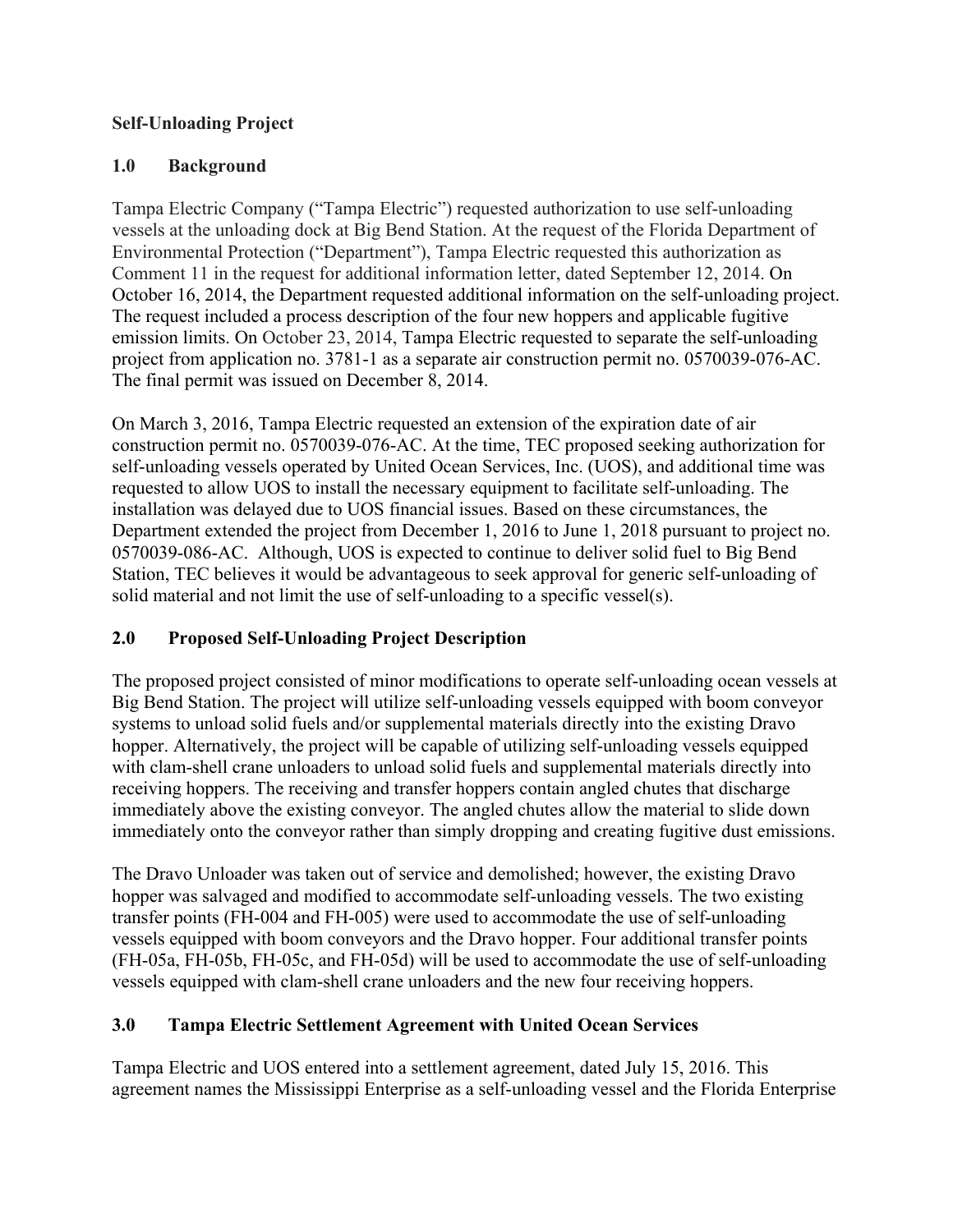as a non-self-unloading vessel. The Energy Enterprise is no longer available as a self-unloading vessel or non-self-unloading vessel. However, Tampa Electric requests authorization to use other contracted self-unloading vessels that are equipped with boom conveyors and/or clam-shell crane unloaders to unload solid fuels and supplemental materials to receiving hoppers at Big Bend's dock.

# **4.0 Final Self-Unloading Project Description**

The final self-unloading project consists of minor modifications to use self-unloading vessels and demolition of the Dravo Unloader and modifications of the Dravo hopper to receive solid fuel and materials. The project used self-unloading vessels equipped with boom conveyor systems to unload solid fuels and supplemental materials directly into the existing Dravo hopper. Alternatively, the project also uses self-unloading vessels equipped with clam-shell crane unloader systems to unload solid fuels and supplemental materials directly into receiving hoppers. The Title V air permit shall be revised to authorize self-unloading vessels with clam shell unloaders and receiving hoppers (FH-005a, FH-005b, FH-005c, FH-005d), self-unloading vessels with boom conveyors (FH-005) and the existing PECO clam-shell crane unloader (FH-001) to offload materials to Big Bend Station.

The final project removes three (3) additional transfer points. The demolition of the Dravo unloader eliminated two (2) transfer points, FH-002 and FH-003. The side chute for the Dravo hopper was not constructed, thus eliminating an additional transfer point, FH-004.

## **5.0 Final Self-Unloading Emissions Profile**

Despite the removal of transfer points FH-002, FH-003 and FH-004, the emission analysis shows there is no net increase in emissions from the final self-unloading project compared to the existing unloading system. The revised emission calculations are shown in **Appendix A**.

## **6.0 Revisions to Air Construction Permit 0570039-076-AC**

Tampa Electric requests to revise the air construction permit to reflect the revised scope of work in Section 4 above. The redlined revisions are shown in **Appendix B**.

## **Other Permit Revisions**

## **7.0 Duct Leak Rate Thresholds**

Industry standards and guidelines define acceptable duct leakage rates for HVAC and industrial applications. Sheet Metal and Air Conditioning Contractors' National Association (SMACNA), American Society of Heating, Refrigeration, and Air Conditioning Engineers (ASHRAE), International Energy Conservation (IEC) defines duct leakage as a function of the static pressure and the surface area of the duct. This allows for the introduction of leakage classes that can be used to accurately calculate duct air leakage from ducts of various sizes and configurations.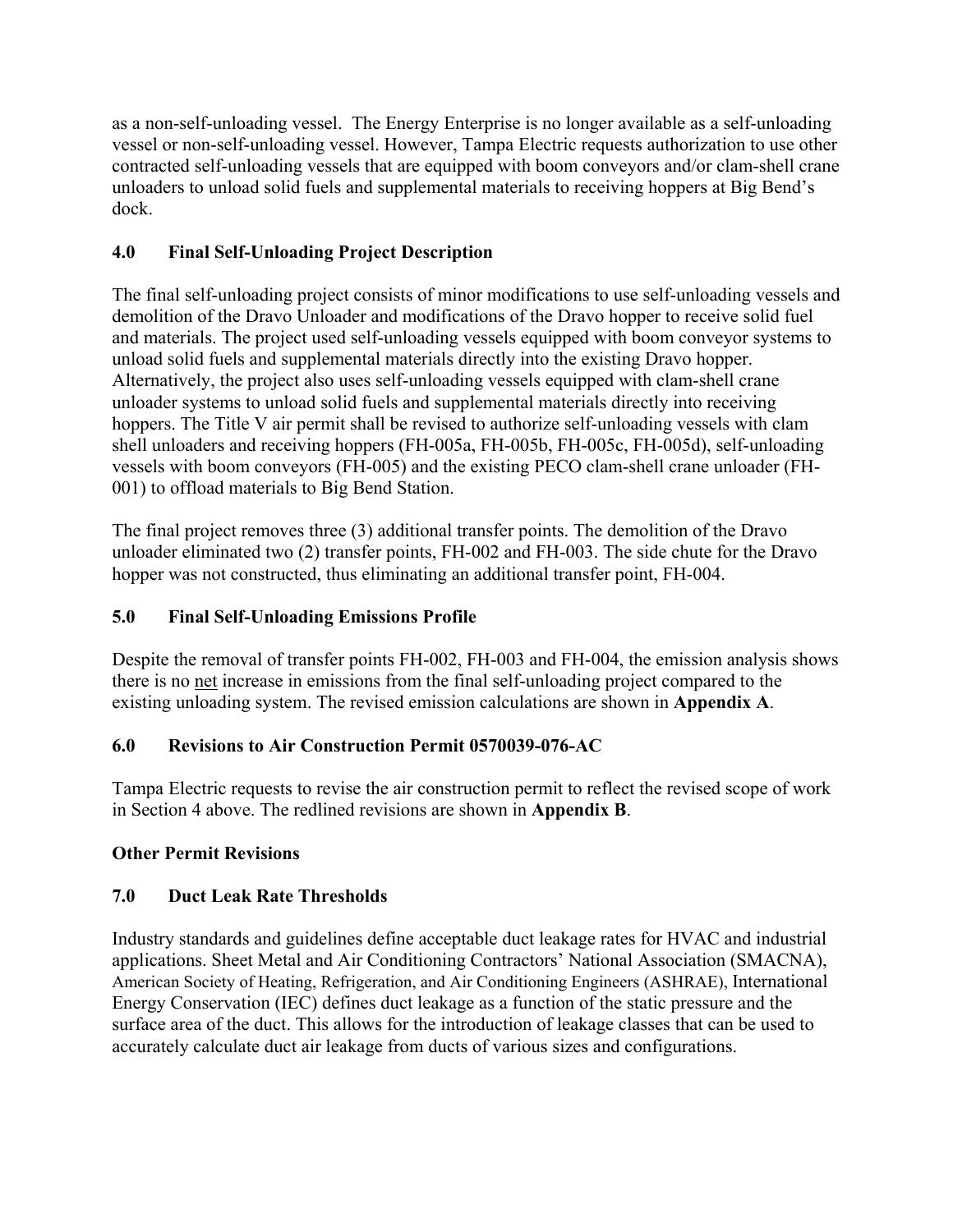The International Energy Conservation Code (403.2.7.1.3) defines the duct leakage criteria for high-pressure duct systems. These ducts are designed to operate at static pressures exceeding 3 inches w.c. in accordance with the SMACNA *HVAC Air Duct Leakage Test Manual* with the rate of air leakage  $(C<sub>L</sub>)$  less than or equal to 6.0.

The acceptable duct leak rates are calculated using the operating pressure (P) and duct leakage class  $(C<sub>L</sub>)$  as follows:

 $F = C_L \cdot P^{0.65}$  (Equation 1)

where:  $P =$ The static operating pressure (inches).  $C<sub>L</sub>$  = Class leakage rate (4):

The SO<sub>2</sub> concentration (lb/scf) is calculated using the hourly concentration (ppm) as follows:

 $C = K \cdot C_H$  (Equation 2)

where:  $C = SO<sub>2</sub>$  average hourly concentration (lb/scf)  $K = 1.660 \times 10^{-7}$  for SO<sub>2</sub>, (lb/scf)/ppm  $C_H = SO_2$  average hourly concentration (ppm)

 $L = 60 \cdot C \cdot F \cdot A$  (Equation 3)

where:

 $L = SO<sub>2</sub>$  average allowable hourly leakage rate (lb/hr)  $F =$ Leakage rate in CFM per 100 square feet of duct surface area A = Duct surface area (square feet)

The allowable SO2 leakage rates for Units 1 to 4 are shown in **Appendix C**.

Tampa Electric requests a permit condition to establish allowable SO<sub>2</sub> leakage thresholds for CS0W1, Unit 3 and Unit 4 are based on the SMACNA calculation procedure discussed above. The requested permit revisions are shown below:

#### **Condition A.10**

e. Fugitive  $SO_2$  emissions from duct leaks shall not exceed 105 lb/hr and 141 lb/hr from CS0W1 and Unit 3, respectively. Corrective measures shall be conducted for any discoverable duct leak exceeding these thresholds.

**Condition B.14** 

d. Fugitive SO<sub>2</sub> emissions from duct leaks shall not exceed 117 lb/hr from Unit 4. Corrective measures shall be conducted for any discoverable duct leak exceeding this threshold.